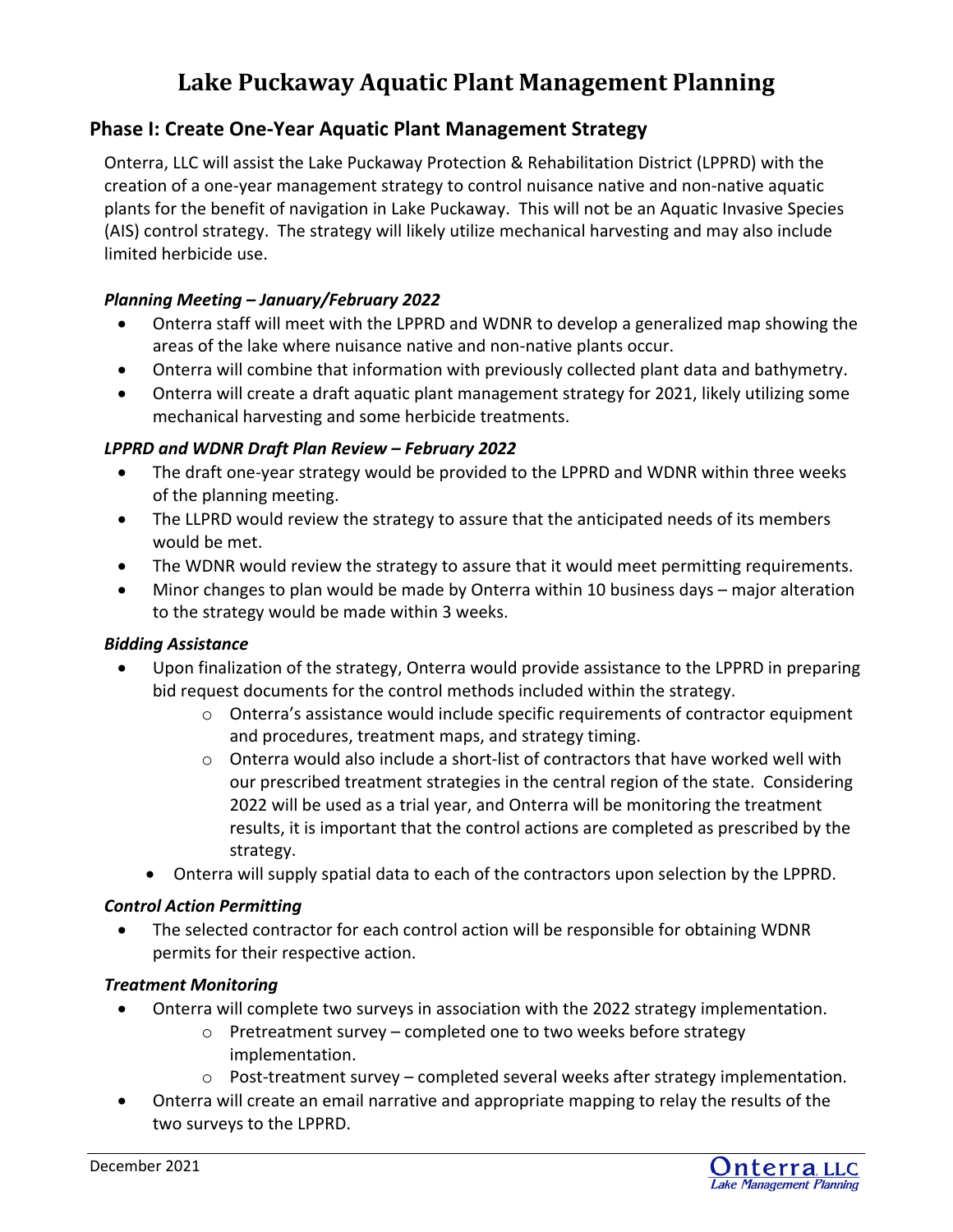#### *Project Cost – One‐Year Aquatic Plant Management Strategy Development (Phase I)*

| <b>Onterra Task</b>                   |                      | <b>Estimate</b> |
|---------------------------------------|----------------------|-----------------|
| <b>Project Communications</b>         |                      | \$745.00        |
| Planning Meeting & Preperation        |                      | \$1,485.00      |
| Draft and Final APM Strategy Creation |                      | \$1,105.00      |
| <b>Bidding Assistance</b>             |                      | \$895.00        |
| 2022 Control Action Monitoring        |                      | \$3,250.00      |
| Travel (Mileage @ 0.58/mi)            |                      | \$330.00        |
|                                       | <b>Project Total</b> | \$7,810.00      |

# **Phase II: Create Updated Aquatic Plant Management Plan**

Onterra, LLC will assist the Lake Puckaway Lake Protection & Rehabilitation District (LPPRD) with the creation of an updated aquatic plant management plan to address nuisance native and non‐ native aquatic plants for the benefit of navigation in Lake Puckaway. The strategy will likely utilize mechanical harvesting and may also include limited herbicide use. The results of the monitoring of the one‐year strategy will be key in developing the extended plan.

**Please note**: The costs of components marked with an "\*" will be partially covered by the Phase II Lake Protection Grant submitted by Ducks Unlimited, if the application is successful. DU included \$13,500 within the grant budget for these tasks.

#### *Whole Lake Point‐Intercept Survey – July 2022\**

- Point-intercept survey would be completed following WDNR protocol.
- Point-spacing: 155 meters, Total Points: 872
- Results would be comparable with data collected in 2005, 2014, 2015, and 2020.

## *Sub‐Point‐Intercept Survey – July 2022\**

- Point-intercept survey completed over Area of Potential Impact (AOPI).
- Point -spacing: 95 meters, Total Points: 160.
- Will stand as additional pre-restoration data and be directly comparable with data collected in 2022 and following the completion of the dredge bank.

## *Floating‐Leaf and Emergent Aquatic Plant Community Mapping – August 2022*

- Floating‐leaf and emergent aquatic plant communities will be mapped with sub‐meter GPS.
- Dominant species composition will be recorded for each mapped community.
- The results will be directly comparable with the results from the 2015 survey completed as a part of the management planning project.

#### *Water Quality Monitoring\**

- Water quality would be monitored at two sites:
	- o West Basin Deep‐Hole (Station ID: 243039)
		- o East Basin Mid Site (Station ID: 243056)
- Secchi disk transparency would be recorded within the AOPI during each sample collection at the West and East Basin sites.
- All samples would be analyzed by the Wisconsin State Lab of Hygiene as indicated in Table 1